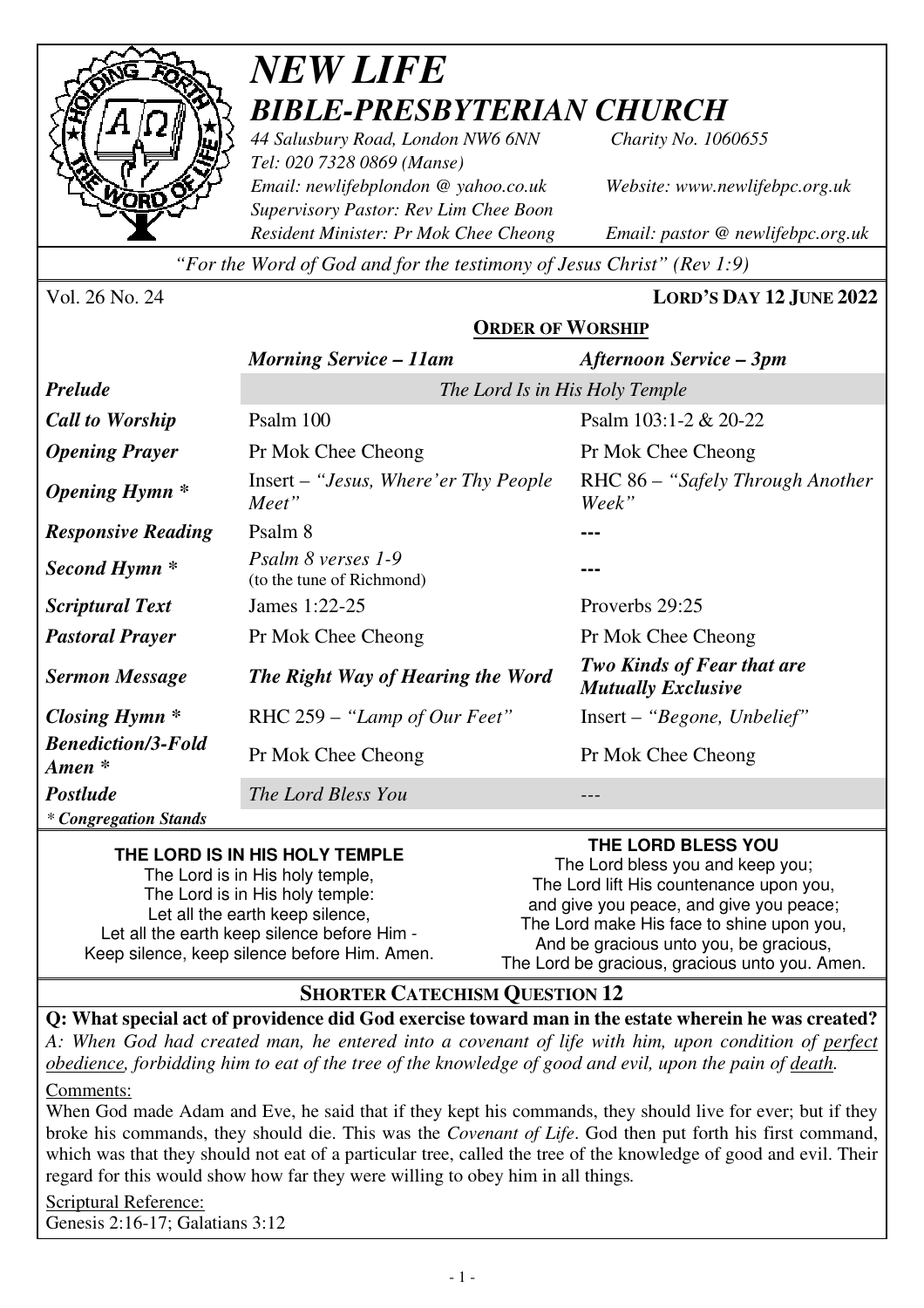# **WHY REPENTANCE SHOULD BE LIFELONG AND PARTICULAR**

(Note: This article concerns the true Christian believer)

Saving repentance grows in gospel soil. It is not simply a natural terror stirred up by the law or a fear of retributive justice; it is the gift of God, a product of gospel grace. Real repentance (as we saw last time) comes from the Holy Spirit, and results in grief over sin, prayer for pardon, and turning to God for strength to walk in newness of life. The Second London Baptist Confession goes on now in paragraph four to speak of the ongoing nature of this repentance:

As repentance is to be continued through the whole course of our lives, upon the *account of the body of death, and the motions thereof, so it is every man's duty to repent of his particular known sins particularly.*

Men ought not to content themselves with a general repentance, but it is every man's duty to endeavour to repent of his particular sins particularly. *(The Westminster Confession of faith (Section 15, point 5 — inserted by editor)*

Again, we must not imagine that, in order to remain justified, we must keep repenting of our sins, as if every time we sin, or think of a sin not confessed and repented of, we lose our justification. Justification is a once-for-all declaration by Almighty God, the Godgiven faith that receives and rests on Christ being the sole instrument of this justification. It is true that we are once and once-for-all justified (in which saving faith in Christ will have been joined with repentance). Nevertheless, the work of repentance in a believer 's life does not end with his justification (see Chapter 11, "Of Justification," especially paragraph five of that chapter) but is also a part of his sanctification.

The reason that the authors give for this ongoing repentance is "the body of death, and the motions thereof." In other words, although we have been redeemed from sin and death and hell — although the reign or dominion of sin in the Christian has been ended — there is sin remaining in the Christian which needs to be mourned over and mortified. We still have inclinations towards sin and towards actions which are sinful. Repentance, therefore, is a lifelong task. The Christian is a saved sinner who is a new creation in Christ, one who has put off the old man and put on the new. However, the habits of the old man still need to be put to death, and the habits of the new creature cultivated and protected. Grievously, there is still sin, and will be until the believer dies and his soul is made perfect, or until Christ returns and the resurrection and glorification of the saints occurs, whichever happens first.

Here the confession seeks to steer us clear, on the one hand, of self-deception: there must be an ongoing forsaking of sin in the life of a true saint of God. Someone who is consistently unwilling to acknowledge, confess, and forsake sin shows few indications of walking in newness of life (Mark 1:4–5; Ps. 51:1–4; Matt. 3:8; 1 Thess. 1:9–10). On the other hand, we are steered away from unbiblical and unreasonable expectations of perfection in this life. Forsaking sin is not the same as perfect obedience: it is the pursuit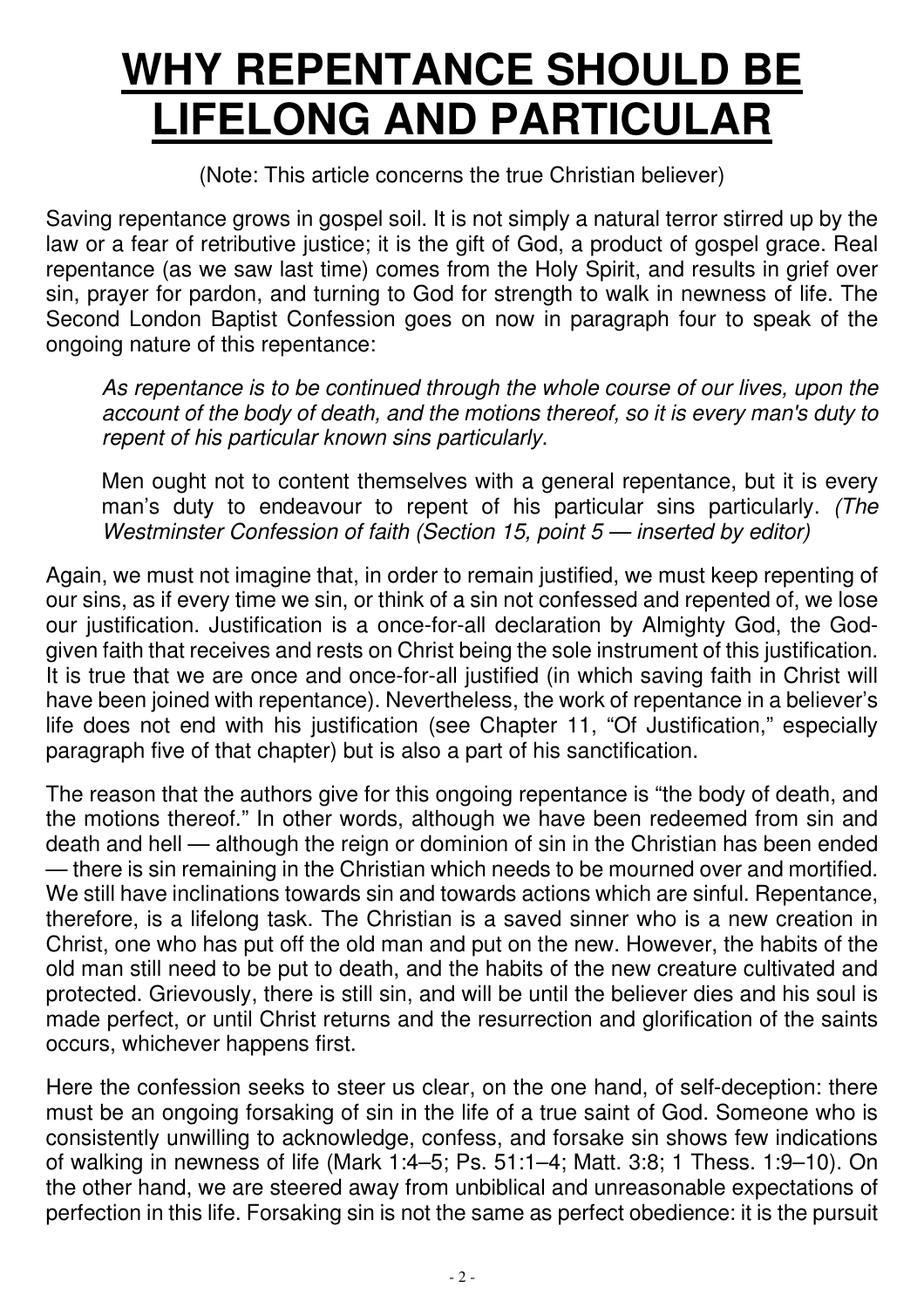of and desire after full obedience, out of love for God with all one's heart and mind and soul and strength, with repentance over our failings and shortcomings.

A wise Christian once said, "There's nobody perfect — that's the believer's bed of thorns; that's the hypocrite's couch of ease."[1] The Christian is not perfect, but would be if he could, and mourns over his imperfections. Hypocrites do not care about full and heartfelt obedience. A Christian is concerned not to sin at all, rather than not to sin too much.

Observe also that the authors bring their exposition of God's word right to the heart of the individual. Repentance is much more than a general change of mind, or a vague awareness of sin. It is relatively easy to assault sin generally, to speak with fervour against sins in the plural, but true repentance deals with particular, individual, specific sins. Charles Hodge writes that

"no man has any right to presume that he hates sin in general unless he practically hates every sin in particular; and no man has any right to presume that he is sorry for and ready to renounce his sins in general unless he is conscious of practically renouncing and grieving for each particular sin into which he falls."[2]

True repentance, then, involves dealing not simply with sin in general, but with *our* sins in particular. Most of us have what might be called 'constitutional sins '. These are sins which, in their form, occasion, regularity, or manifestation, are peculiar temptations to ourselves, and to which we might be particularly prone. In some, it might be envy; for others, covetousness; others struggle with sexual lust; some with gluttony. For most of us, it might be several such sins. The list might go on and on.

Our Bibles are particular about sin: they do not allow vague concepts of sin to float around 'out there'. Sin is brought to bear upon our individual consciences with regard to its particular manifestations in us. The Thessalonian believers had, before their conversion, been conspicuous for idolatry. Their repentance was demonstrated in turning *to* God *from* idols. The evidence of their alienation from God was idolatry, and the specific sphere of their repentance was in turning from that specific sin (1 Thess.  $1:9-10$ ).

So it must be with us, at the beginning of our Christian life and as we go through it. Though truly redeemed, we engage in a battle with sin and must identify, repent of, and mortify the particular sins to which we are particularly prone, naming them and seeking God's grace to fight free of them and kill them.

Here, then, is a forsaking of sin that is both comprehensive and specific, particular and ongoing. Repentance is a turning from all known sin generally and every known sin particularly, with faith in Christ for mercy from God.

Every Bible-minded Christian knows the reality of this ongoing battle. The redeemed person sets out to be well-pleasing to God in all things, and soon discovers much with which God is not pleased. Old sins are recalled, new sins come to light. New circumstances create new temptations, and new spiritual awareness and insight reveals not just the breadth of sin but the depth of sin, as an instructed conscience identifies more and more what is ungodly, and strips away our ignorance about sin (Ps. 19:12–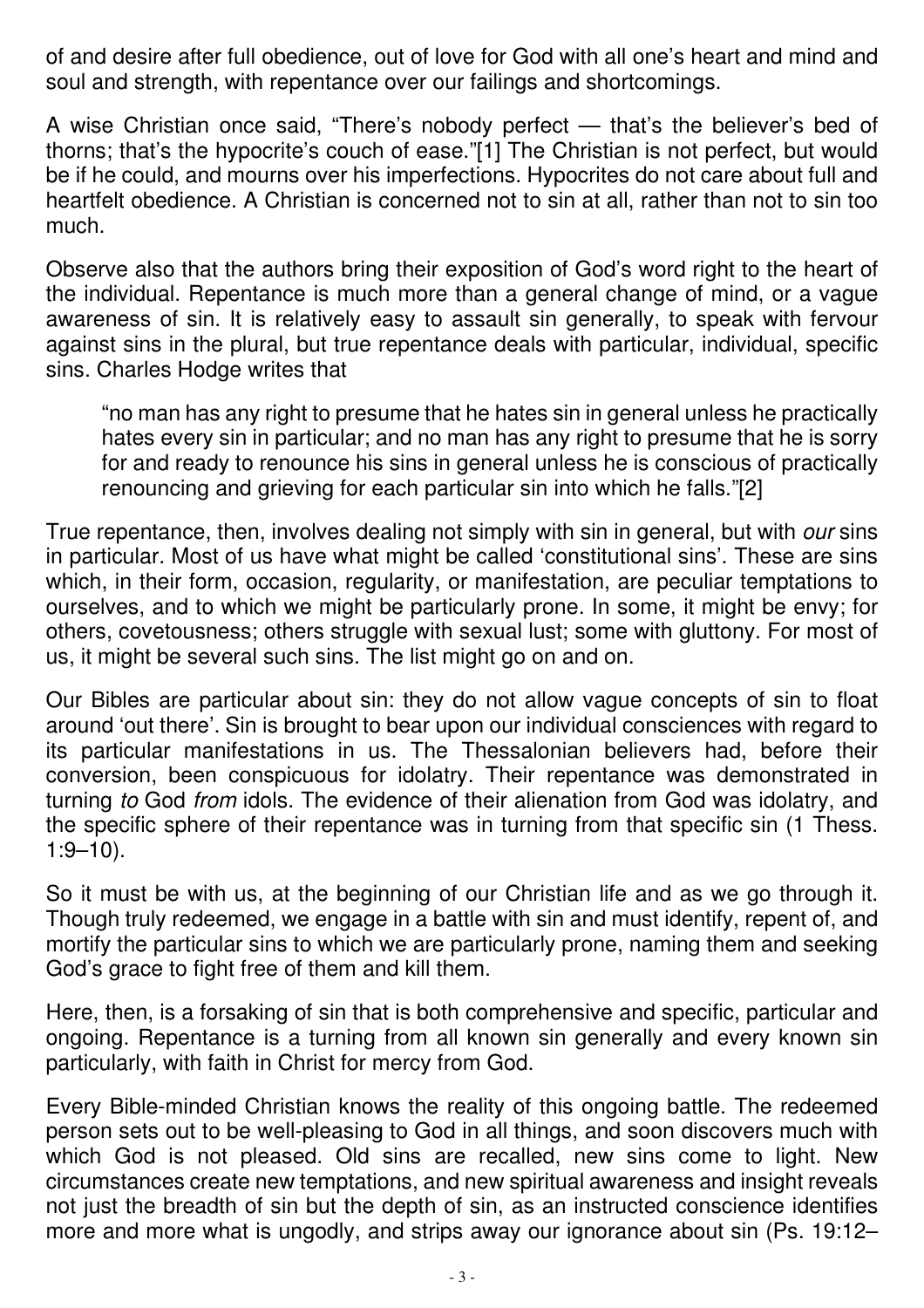13). Repentance is a continual, near-constant, daily experience for the God-aware, Christ-centered, sin-aware Christian.

There may be incidents that call forth or demand particular and focused acts of repentance. This might be the old sinner who comes to a recognition of his lifelong wickedness, or the believer who falls into particularly grievous sin. Or, it may be the Christian who is reforming in his faith and life and comes to see that there is some area of his believing or living that has previously been largely untouched by Scripture, or a particular demand for repentance on the part of a church or nation.

However, repentance is not a one-off or temporary experience (see 1 John 1:9, in which the language implies an ongoing and constant work). Christian experience holds a biblical hatred of sin alongside a biblical understanding of the mercy of God in Christ. To be unaware of the horror and just punishment of sin that is not dealt with is unreal and illusory, and a delusion; to be unaware of the glorious mercy of God held out to the repentant sinner is crushing and destructive. They must go hand in hand. Sadness and sorrow arise out of our convictions of sin; joy and gladness arise out of our thankfulness for the mercy and goodness of God. Weeping endures for a night, but joy comes in the morning (Ps. 30:5), and there must be a night of repentance as well as a morning of gladness (Ps. 32:3–5).

We might summarise what we have considered so far by using the illustration of a tree. True repentance grows in the gospel soil of God's sovereign grace working in the lives of sinful men and women, effectually calling them from death to life. The roots of true repentance are this biblically-informed grief over sin on the one hand, and a biblicallyinformed apprehension of God's mercy in Christ on the other. The trunk and branches of true repentance are this turning from sin and turning to God. The fruit is this pursuit of and endeavor after new obedience, in dependence upon the Holy Spirit.

From this point, the Confession examines the necessity of preaching repentance in the light of what we know about sin. This we will examine further in our next post.

### **Notes**

[1] John M. Brentnall (ed.), 'Just A Talker': Sayings of John ('Rabbi') Duncan (Edinburgh: Banner of Truth, 1997), 129.

[2] Charles Hodge, *The Westminster Confession: A Commentary* (Edinburgh: Banner of Truth, 2002), 216.

Adapted and edited from *Jeremy Walker*, pastor of Maidenbower Baptist Church, Crawley, England. Article taken from *reformation21.org* dated June 3, 2022